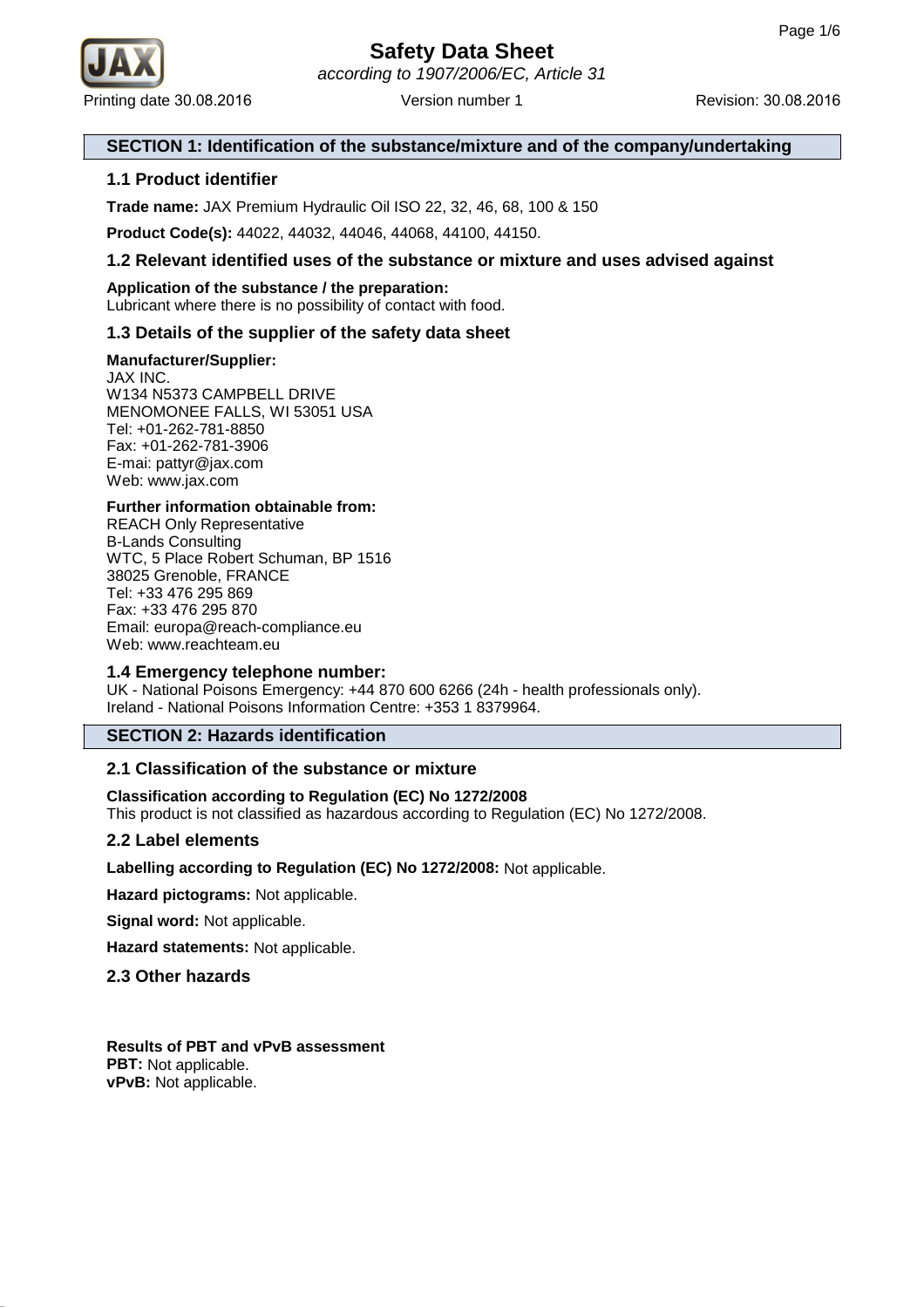according to 1907/2006/EC, Article 31

**Trade name:** JAX Premium Hydraulic Oil ISO 22, 32, 46, 68, 100 & 150

# **SECTION 3: Composition/information on ingredients**

### **3.2 Mixtures**

| <b>Hazardous components:</b>                                                            |                                                      |                 |
|-----------------------------------------------------------------------------------------|------------------------------------------------------|-----------------|
| CAS: 4259-15-8                                                                          | Zinc bis[O,O-bis(2-ethylhexyl)] bis(dithiophosphate) | $0.3 - 1\%$     |
| EINECS: 224-235-5                                                                       |                                                      |                 |
| Reg.nr.: 01-211949635-27                                                                | Eye Dam. 1, H318; Aquatic Chronic 2, H411            |                 |
| CAS: 128-39-2                                                                           | 2,6-di-tert-butylphenol                              | $ 0.1 - 0.3\% $ |
| EINECS: 204-884-0                                                                       |                                                      |                 |
|                                                                                         | Aquatic Chronic 2, H411; Eye Irrit. 2, H319          |                 |
| Additional information: For the wording of the listed risk phrases refer to section 16. |                                                      |                 |

# **SECTION 4: First aid measures**

### **4.1 Description of first aid measures**

**General information:** No special measures required.

**After inhalation:** Move patient to fresh air, if symptoms persist consult a doctor.

**After skin contact:** Immediately wash with water and soap and rinse thoroughly.

#### **After eye contact:**

Remove contact lenses, if worn.

Rinse opened eye for several minutes under running water. If symptoms persist, consult a doctor.

**After swallowing:** Do not induce vomiting; call for medical help immediately.

#### **4.2 Most important symptoms and effects, both acute and delayed** No further relevant information available.

### **4.3 Indication of any immediate medical attention and special treatment needed** No further relevant information available.

#### **SECTION 5: Firefighting measures**

#### **5.1 Extinguishing media**

#### **Suitable extinguishing agents:**

CO2, powder or water spray. Fight larger fires with water spray or alcohol resistant foam.

**For safety reasons unsuitable extinguishing agents:** Water with full jet.

# **5.2 Special hazards arising from the substance or mixture**

No further relevant information available.

#### **5.3 Advice for firefighters**

**Protective equipment:** No special measures required.

#### **SECTION 6: Accidental release measures**

#### **6.1 Personal precautions, protective equipment and emergency procedures**

Keep away from ignition sources.

Wear protective equipment. Keep unprotected persons away.

#### **6.2 Environmental precautions**

Do not allow product to reach sewage system or any water course. Do not allow to enter sewers/ surface or ground water.

# **6.3 Methods and material for containment and cleaning up**

Absorb with liquid-binding material (sand, diatomite, acid binders, universal binders, sawdust).

#### **6.4 Reference to other sections**

See Section 7 for information on safe handling. See Section 8 for information on personal protection equipment.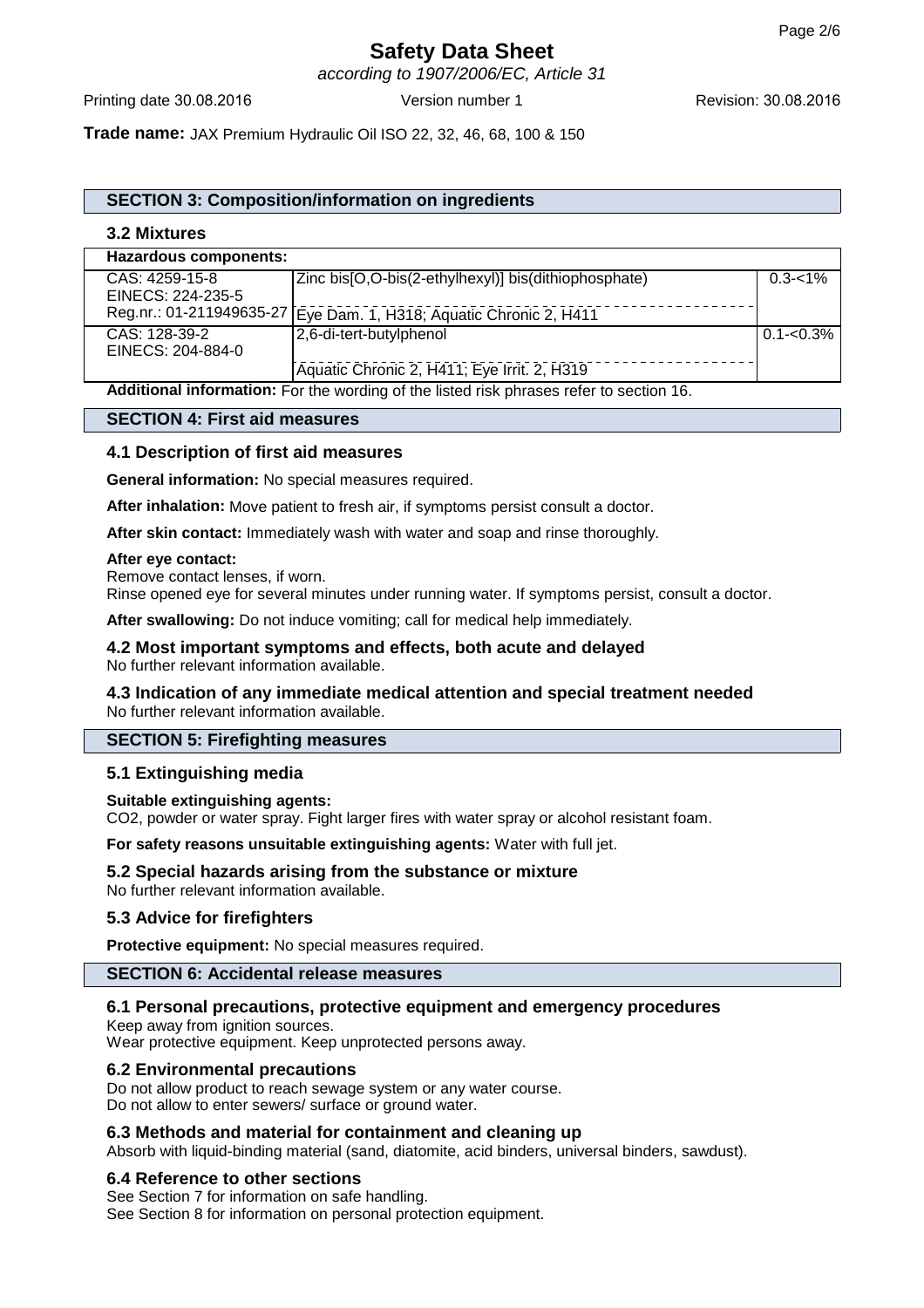according to 1907/2006/EC, Article 31

Printing date 30.08.2016 **Version number 1** Revision: 30.08.2016 **Revision:** 30.08.2016

### **Trade name:** JAX Premium Hydraulic Oil ISO 22, 32, 46, 68, 100 & 150

See Section 13 for disposal information.

# **SECTION 7: Handling and storage**

### **7.1 Precautions for safe handling**

Keep away from heat and direct sunlight. Ensure good ventilation/exhaustion at the workplace.

**Information about fire - and explosion protection:** No special measures required.

#### **7.2 Conditions for safe storage, including any incompatibilities**

**Requirements to be met by storerooms and receptacles:**

Store in a cool, dry place in tightly closed receptacles.

**Information about storage in one common storage facility:** Store away from oxidising agents.

**Further information about storage conditions:** None.

**7.3 Specific end use(s):** No further relevant information available.

### **SECTION 8: Exposure controls/personal protection**

### **8.1 Control parameters**

#### **Ingredients with limit values that require monitoring at the workplace:**

The product does not contain any relevant quantities of materials with critical values that have to be monitored at the workplace.

**Additional information:** The lists valid during the making were used as basis.

#### **8.2 Exposure controls**

**Personal protective equipment**

#### **General protective and hygienic measures:**

The usual precautionary measures are to be adhered to when handling chemicals.

**Respiratory protection:** Not required.

### **Protection of hands:**



Protective gloves.

The selected protective gloves have to satisfy the specifications of EU Directive 89/686/EEC and the standard EN 374 derived from it.

### **Eye protection:**



Safety glasses with side-shields (EN 166).

**Body protection:** Protective work clothing.

### **SECTION 9: Physical and chemical properties**

# **9.1 Information on basic physical and chemical properties**

**General Information**

**Appearance: Form:** Liquid. **Colour:** Clear.

**Odour:** Odourless. **Odour threshold:** Not determined.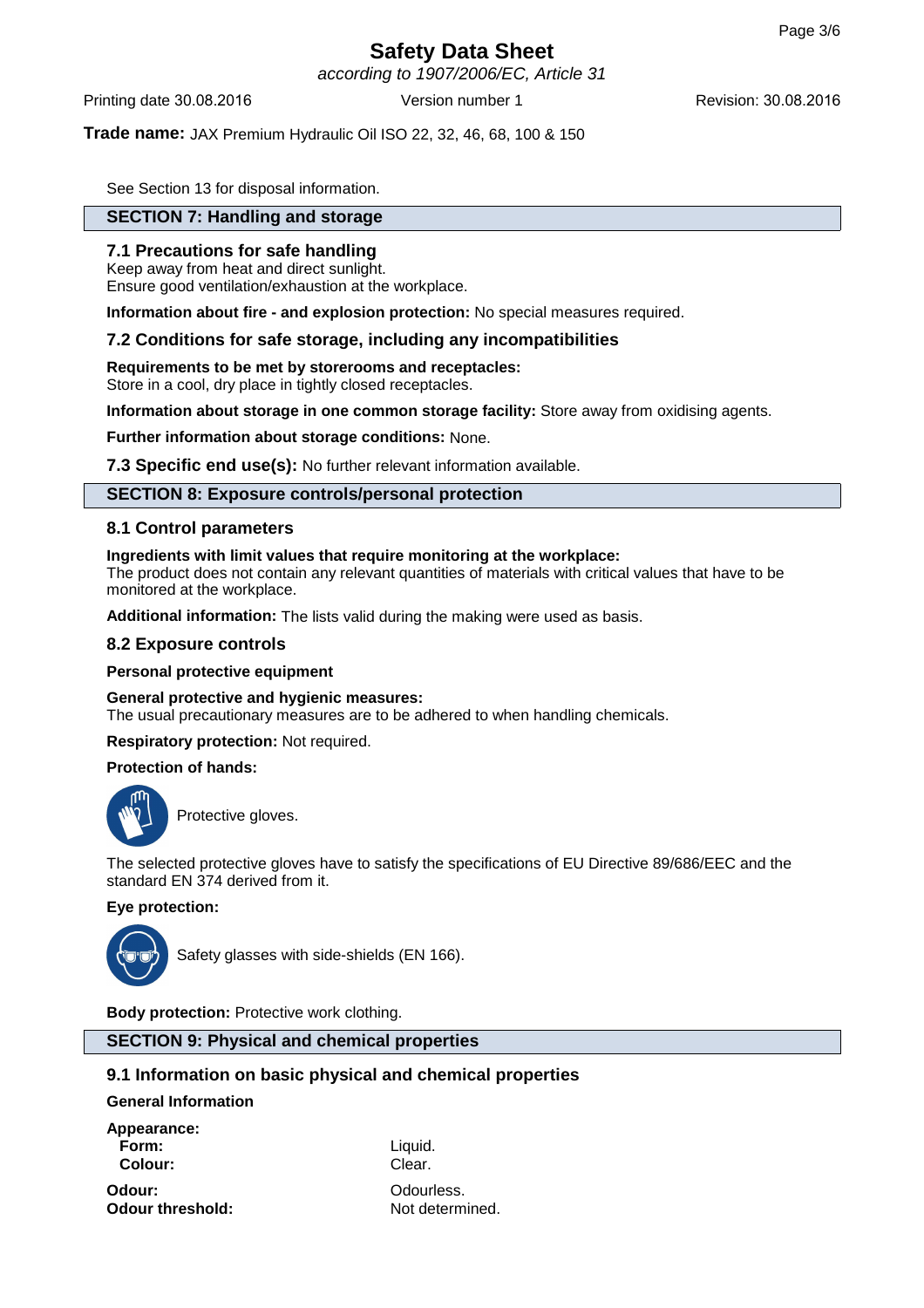according to 1907/2006/EC, Article 31

Printing date 30.08.2016 **Version number 1** Revision: 30.08.2016 **Revision: 30.08.2016** 

### **Trade name:** JAX Premium Hydraulic Oil ISO 22, 32, 46, 68, 100 & 150

| pH-value:                                                | Not determined.                               |  |
|----------------------------------------------------------|-----------------------------------------------|--|
| <b>Melting point/Melting range:</b>                      | Not determined.                               |  |
| <b>Boiling point/Boiling range:</b>                      | Not determined.                               |  |
| Flash point:                                             | 202 °C (ASTM D 92)                            |  |
| Flammability (solid, gaseous):                           | Not applicable.                               |  |
| Ignition temperature:                                    | Not determined.                               |  |
| <b>Decomposition temperature:</b>                        | Not determined.                               |  |
| Danger of explosion:                                     | Product does not present an explosion hazard. |  |
| <b>Explosion limits:</b><br>Lower:<br>Upper:             | Not determined.<br>Not determined.            |  |
| <b>Oxidising properties</b>                              | Not determined.                               |  |
| Vapour pressure:                                         | Not determined.                               |  |
| Density:                                                 | Not determined.                               |  |
| <b>Relative density</b>                                  | $0.85 - 0.89$                                 |  |
| <b>Vapour density</b>                                    | Not determined.                               |  |
| <b>Evaporation rate</b>                                  | Not determined.                               |  |
| Solubility in / Miscibility with<br>water:               | Not determined.                               |  |
| Partition coefficient (n-octanol/water): Not determined. |                                               |  |
| <b>Viscosity:</b><br>Dynamic:<br>Kinematic:              | Not determined.<br>Not determined.            |  |
| 9.2 Other information                                    | No further relevant information available.    |  |
| <b>SECTION 10: Stability and reactivity</b>              |                                               |  |

**10.1 Reactivity** No data available.

# **10.2 Chemical stability**

**Thermal decomposition / conditions to be avoided:** No decomposition if used and stored according to specifications.

**10.3 Possibility of hazardous reactions** No dangerous reactions known.

**10.4 Conditions to avoid** Keep away from heat and direct sunlight.

**10.5 Incompatible materials** Avoid strong oxidants, strong alkalis and strong acids.

**10.6 Hazardous decomposition products** Carbon monoxide and carbon dioxide.

# **SECTION 11: Toxicological information**

# **11.1 Information on toxicological effects**

**Acute toxicity**

**Primary irritant effect: on the skin:** No irritant effect known. **on the eye:** No irritating effect known.

**Sensitisation:** No sensitising effects known.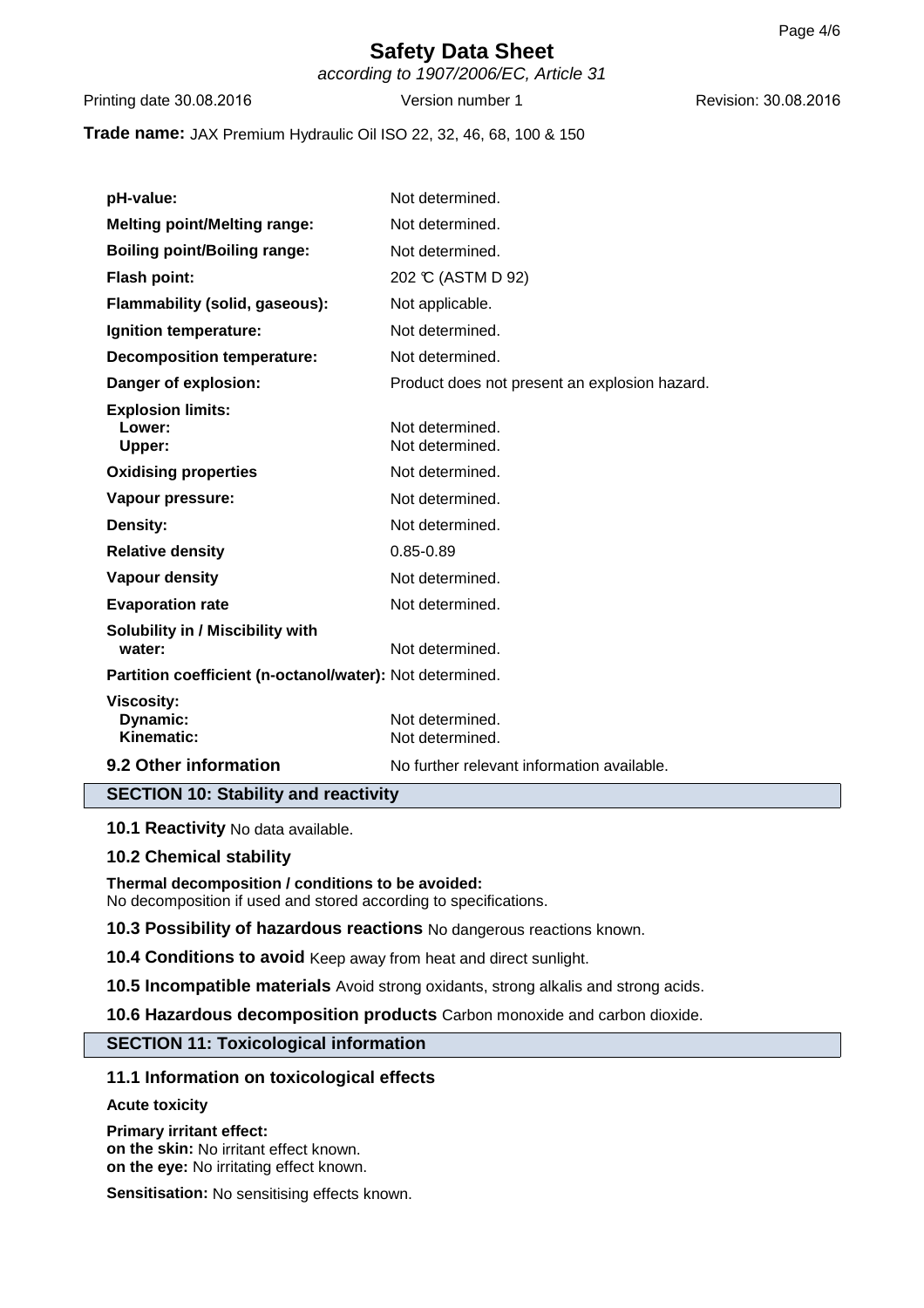according to 1907/2006/EC, Article 31

Printing date 30.08.2016 **Version number 1** Revision: 30.08.2016 **Revision:** 30.08.2016

**Trade name:** JAX Premium Hydraulic Oil ISO 22, 32, 46, 68, 100 & 150

### **Additional toxicological information:**

The product is not subject to classification according to the calculation method of the General EU Classification Guidelines for Preparations as issued in the latest version. When used and handled according to specifications, the product does not have any harmful effects to our experience and the information provided to us.

# **SECTION 12: Ecological information**

# **12.1 Toxicity**

**Aquatic toxicity:** No further relevant information available.

**12.2 Persistence and degradability** No further relevant information available.

**12.3 Bioaccumulative potential** No further relevant information available.

**12.4 Mobility in soil** No further relevant information available.

#### **General notes:**

Water hazard class 1 (German Regulation) (Self-assessment): slightly hazardous for water Do not allow undiluted product or large quantities of it to reach ground water, water course or sewage system.

### **12.5 Results of PBT and vPvB assessment**

**PBT:** Not applicable. **vPvB:** Not applicable.

**12.6 Other adverse effects** No further relevant information available.

### **SECTION 13: Disposal considerations**

# **13.1 Waste treatment methods**

**Recommendation:** Do not allow product to reach sewage system.

#### **Uncleaned packaging**

**Recommendation:** Disposal must be made according to official regulations.

#### **SECTION 14: Transport information**

| <b>14.1 UN Number</b><br>ADR, ADN, IMDG, IATA                                         | Not applicable. |
|---------------------------------------------------------------------------------------|-----------------|
| 14.2 UN proper shipping name<br>ADR, ADN, IMDG, IATA                                  | Not applicable. |
| 14.3 Transport hazard class(es)                                                       |                 |
| ADR, ADN, IMDG, IATA<br><b>Class</b>                                                  | Not applicable. |
| 14.4 Packing group<br>ADR, IMDG, IATA                                                 | Not applicable. |
| <b>14.5 Environmental hazards</b><br>Marine pollutant:                                | No.             |
| 14.6 Special precautions for user                                                     | Not applicable. |
| 14.7 Transport in bulk according to Annex II<br>of MARPOL 73/78 and the IBC Code<br>. | Not applicable. |

# **SECTION 15: Regulatory information**

**15.1 Safety, health and environmental regulations/legislation specific for the substance or mixture**

This safety data sheet complies with the requirements of Regulation (EC) No. 1907/2006.